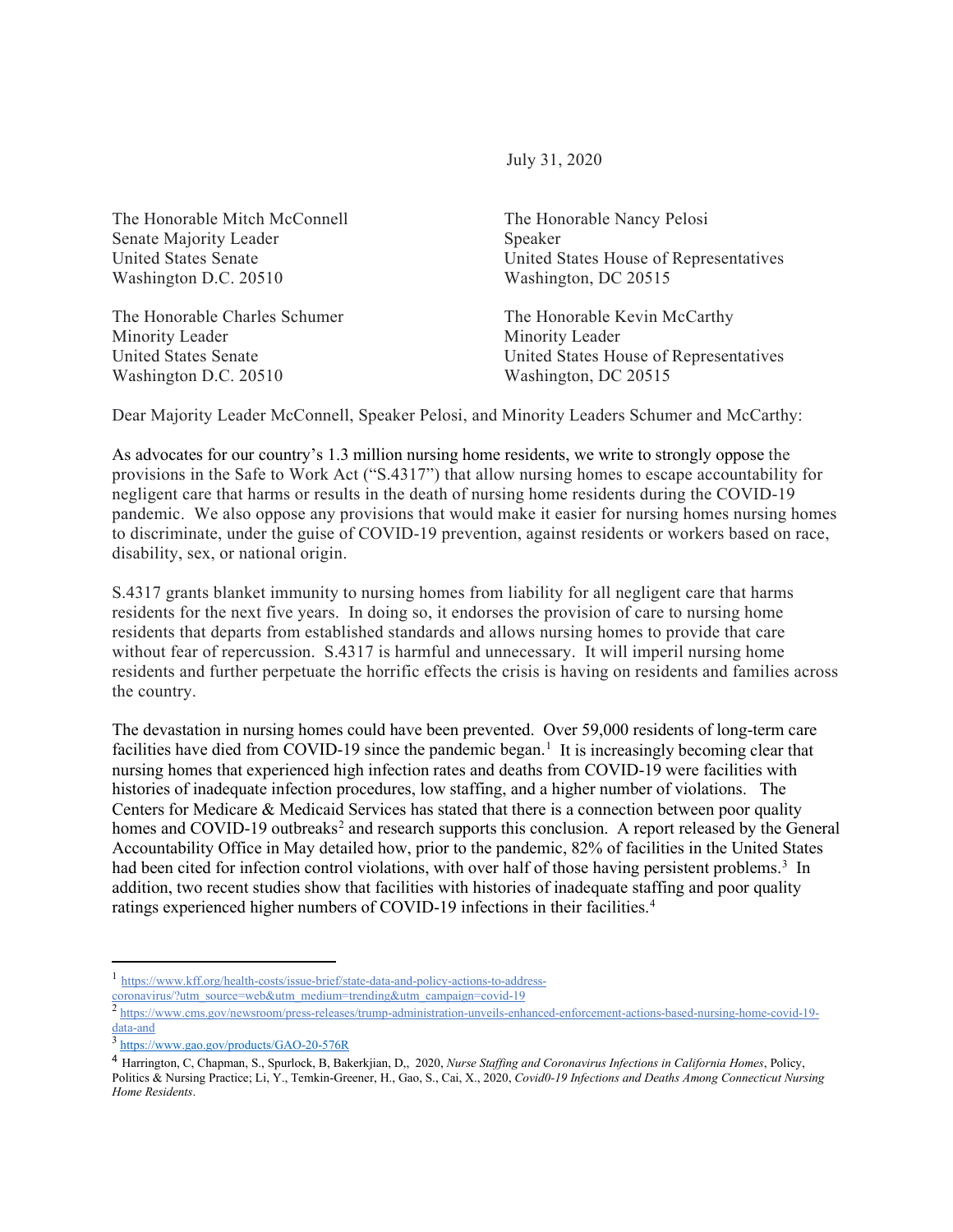A few examples illustrate the catastrophic impact poor-quality care has had upon nursing home residents during the pandemic:

- The Brighton Rehabilitation and Medical Center in Beaver County, Pennsylvania had over eighty residents die from COVID-19. When state and federal inspectors visited Brighton in April and May, they discovered egregious infection control deficiencies, including staff not washing their hands or using PPE properly, staff failing to properly sanitize medical equipment, and staff providing care without using masks. The facility was cited for failing to conduct proper infection control training of practically all its staff. [5](#page-1-0)
- The Life Care Center of Kirkland, Washington became the center of the state's coronavirus outbreak, with 35 patients eventually dying. The facility held a Mardi Gras party in late February, even though staff had noticed respiratory illnesses in residents weeks earlier. Two residents died that same day.<sup>[6](#page-1-1)</sup> The Centers for Medicare and Medicaid Services subsequently fined the nursing home for failing to report an outbreak of respiratory illness in a timely way; providing inadequate care; and failing to provide 24-hour emergency doctor services.[7](#page-1-2)
- New Jersey police found 18 bodies stacked up in a "makeshift" facility at a New Jersey nursing home.<sup>[8](#page-1-3)</sup> The nursing home had a history of complaints and citations, receiving a one-star rating from CMS. The NJ Attorney General is investigating.<sup>[9](#page-1-4)</sup> On April 17, 2020, the owner of the home stated, "It's under control." At that time 35 residents had died. Since the owner's statement, 29 more residents have died from COVID-19.<sup>[10](#page-1-5)</sup>
- At least 51 residents died, and 25 health care providers tested positive in a Richmond, Virginia nursing home.<sup>11</sup> Before the outbreak, the latest CMS inspection gave the facility two stars, citing "serious staffing shortages," "high rates of bed sores," and "nearly twice as many health deficiencies as the average Virginia nursing home."<sup>[12](#page-1-7)</sup>

Under the Safe to Work Act, the families of the residents who died in these and other facilities will not be able to seek redress for their loved ones. The law would result in residents paying with their lives for the failures of nursing homes to provide appropriate care, while allowing the facilities to escape accountability.

Residents who have not yet suffered harm will also be victims of S.4317. Currently, liability for negligent care deters nursing homes from poor behavior and practices. Nursing homes know that when the care they provide departs from reasonable standards and results in the harm or death of a resident, they might be held liable in court. The Safe to Work Act removes this incentive. S.4317 tells nursing homes they need not be worried about being held liable for providing the type of care described above that killed hundreds of residents. And most importantly, it tells nursing home residents -- the Americans most

<span id="page-1-0"></span><sup>5</sup> [https://www.post-gazette.com/local/west/2020/06/21/Inspection-at-Beaver-County-nursing-home-found-residents-were-in-Immediate-](https://www.post-gazette.com/local/west/2020/06/21/Inspection-at-Beaver-County-nursing-home-found-residents-were-in-Immediate-Jeopardy/stories/202006180171)[Jeopardy/stories/202006180171](https://www.post-gazette.com/local/west/2020/06/21/Inspection-at-Beaver-County-nursing-home-found-residents-were-in-Immediate-Jeopardy/stories/202006180171)

<span id="page-1-1"></span><sup>6</sup> <https://www.nytimes.com/2020/03/21/us/coronavirus-nursing-home-kirkland-life-care.html>

<span id="page-1-2"></span><sup>7</sup> https:[//www.washingtonpost.com/investigations/wash-nursing-home-faces-611000-fine-over-](http://www.washingtonpost.com/investigations/wash-nursing-home-faces-611000-fine-over-) lapses-during-fatal-coronavirusoutbreak/2020/04/02/757cee76-7498-11ea-87da-77a8136c1a6d\_story.html

<span id="page-1-3"></span><sup>8</sup> <https://www.usatoday.com/story/news/nation/2020/04/17/coronavirus-new-jersey-nursing-home-35-deaths-103-covid-19-cases/5148016002/>

<span id="page-1-4"></span><sup>&</sup>lt;sup>9</sup> As the New York Times article points out, this particular home was owned by a Chicago based investor who purchased this home and now leases it to the operator for eight million dollars per year.

<span id="page-1-5"></span><sup>10</sup> [https://www.state.nj.us/health/healthfacilities/documents/LTC\\_Facilities\\_Outbreaks\\_List.pdf](https://www.state.nj.us/health/healthfacilities/documents/LTC_Facilities_Outbreaks_List.pdf)

<span id="page-1-6"></span><sup>11</sup> [https://www.msnbc.com/hallie-%20jackson/watch/richmond-nursing-home-at-center-of-virginia-coronavirus-%20outbreak-81836613614;](https://www.msnbc.com/hallie-%20jackson/watch/richmond-nursing-home-at-center-of-virginia-coronavirus-%20outbreak-81836613614)  [https://www.princewilliamtimes.com/news/virginia-still-allows-hospitals-to-transfer-patients-to-nursing-homes-without-covid-19-testing](https://www.princewilliamtimes.com/news/virginia-still-allows-hospitals-to-transfer-patients-to-nursing-homes-without-covid-19-testing-despite/article_77250c94-c057-11ea-927c-ab7215e51c73.html)[despite/article\\_77250c94-c057-11ea-927c-ab7215e51c73.html](https://www.princewilliamtimes.com/news/virginia-still-allows-hospitals-to-transfer-patients-to-nursing-homes-without-covid-19-testing-despite/article_77250c94-c057-11ea-927c-ab7215e51c73.html)

<span id="page-1-7"></span><sup>12</sup> https:/[/www.richmond.com/special-report/coronavirus/we-were-simply-ripe-for-a-spread-like-](http://www.richmond.com/special-report/coronavirus/we-were-simply-ripe-for-a-spread-like-) this-inside-the-COVID-19-spreadat/article\_2b265624-7fb6-5fe4-b080-9becb003fbdb.html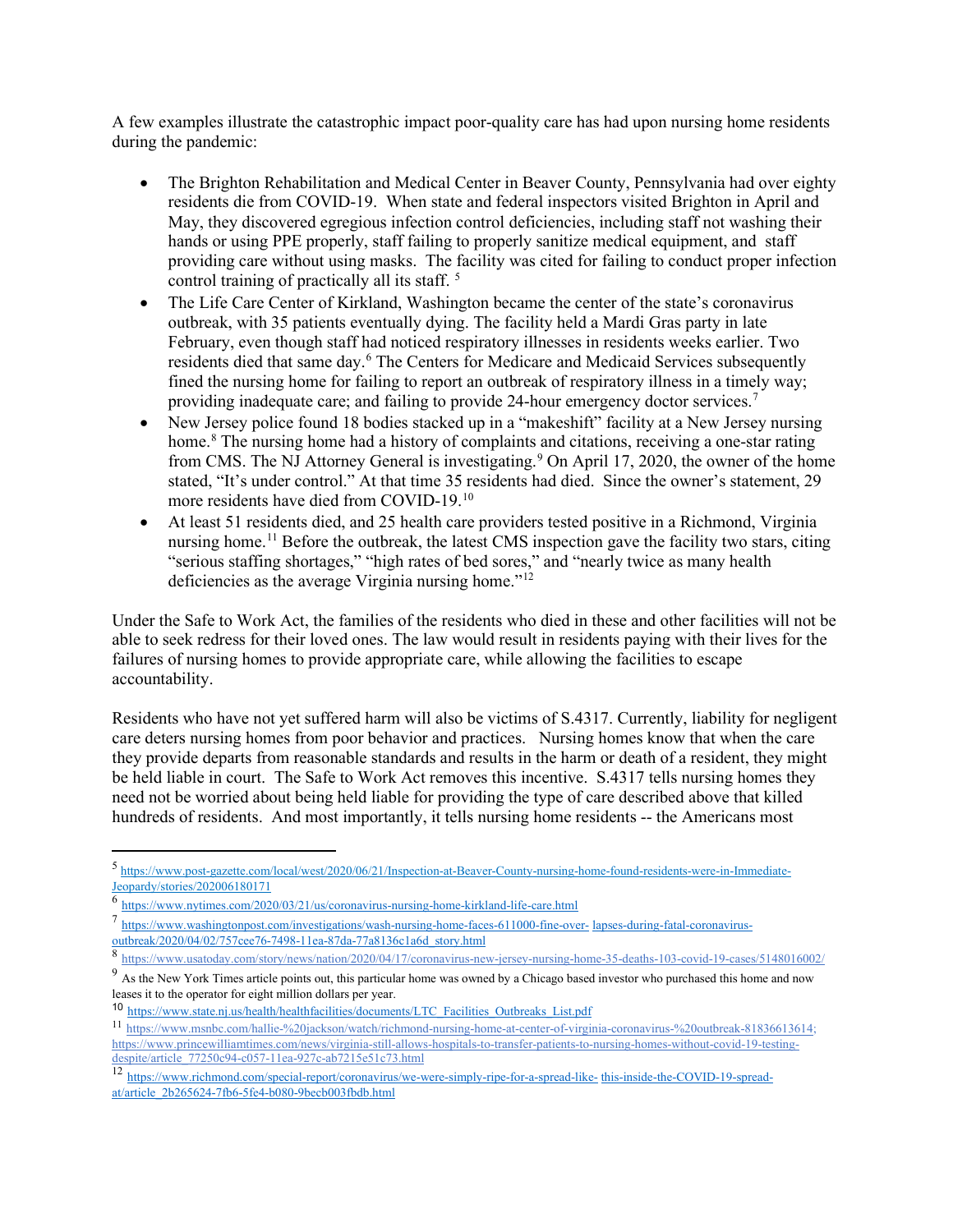harmed by this pandemic -- that they are not entitled to high quality care.

S.4317 does not just excuse negligent care that results in harm to residents from COVID-19. Almost all harm that may befall a resident, be it malnutrition, failure to provide necessary medicines, or potentially even abuse will be excused under S.4317. Making matters even worse, S.4317 proposes to extend immunity for the next five years, meaning that current and future nursing home residents must reside in facilities that can disregard safety and health standards with impunity until 2024.

S.4317 will have other serious consequences:

- **1) Perpetuate Racial Disparities**: A recent New York Times article found that nursing homes with a significant portion of minority residents, regardless of their geographic location, were two times more likely to be hit by COVID-19 than nursing homes made up mostly of white residents.<sup>[13](#page-2-0)</sup> Consequently, it is people of color who are being disproportionately harmed in long-term care facilities by COVID-19, and it will likely be people of color who will be most impacted by the decline in quality of care brought about by the Safe to Work Act.
- **2) Weaken anti-discrimination protections based on race, disability, sex, or national origin:**  S.4317 weakens anti-discrimination protections for residents and nursing home workers, if the facility can demonstrate the discrimination is the result of its COVID-19 response.
- **3) Place workers at greater risk of harm:** S.4317 disingenuously capitalizes on the deaths of hundreds of nursing home workers by claiming it protects workers. This assertion is false. Workers are rarely, if ever, sued by a resident. Rather, when facilities fail to observe laws, regulations, and standards of care workers are placed at greater risk of harm. S.4317 also significantly limits protections for employees under the Occupational Safety and Health Act, the Fair Labor Standards Act, the Age Discrimination and Employment Act, the Worker Adjustment and Retraining Notification Act, Title VII of the Civil Rights Act, Title II of the Genetic Information Nondiscrimination Act, and the Americans with Disabilities Act. Immunity makes workers less safe and that is why groups who represent workers oppose immunity.

Importantly, nursing homes already have sufficient protections from lawsuits. Nursing homes that made good faith efforts to comply with standard practices and to obtain necessary equipment, but were unable to do so due to shortages, will avoid liability because they acted reasonably. Consequently, the Safe to Work Act is not about protecting nursing homes who fell victim to supply shortages due to the pandemic, but about protecting homes that provided poor quality care during the crisis that harmed or killed nursing home residents.

Legal liability has always functioned as a safeguard for nursing home residents by incentivizing nursing homes to provide quality care and comply with laws and regulations. It has served as a silent overseer of nursing homes who know that individuals in this country will not stand for neglect and inadequate care. Due to lockdowns, this oversight is even more important, as residents are deprived of the protection of their families, nursing home ombudsmen, protection and advocacy agencies, and nursing home regulators. Judicial recourse is one of the last remaining protections for residents. S.4317 removes this safety net and places nursing home residents in jeopardy at a time when they are the Americans suffering most from the COVID-19 outbreaks. As a nation, we cannot tolerate rewarding nursing homes for years of cost cutting and profit maximizing by relieving them of responsibility.

<span id="page-2-0"></span><sup>13</sup> <https://www.nytimes.com/article/coronavirus-nursing-homes-racial-disparity.html>